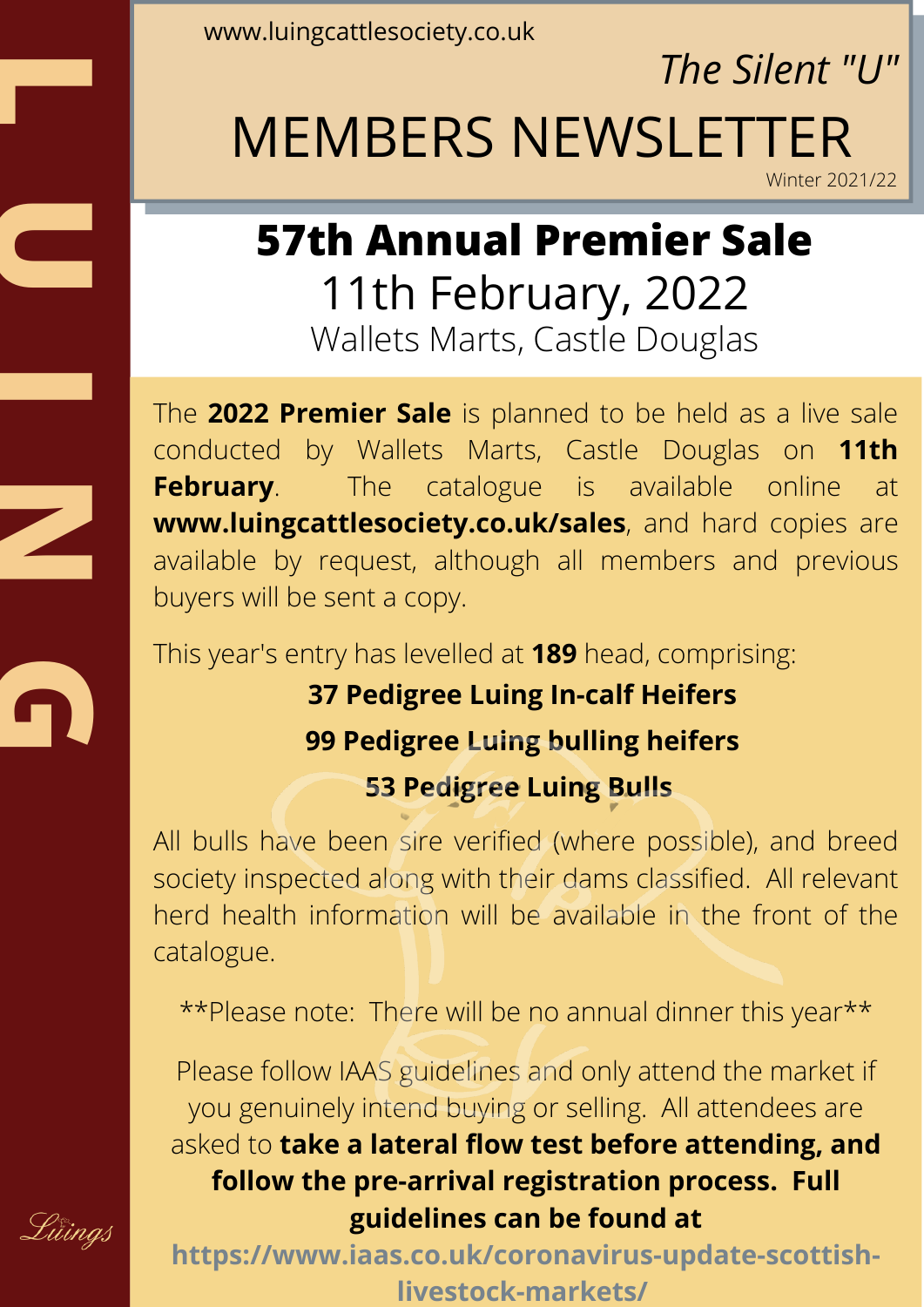## **Annual General Meeting**

## **10th February, 2022 at 5pm**

#### **Wallets Marts, Castle Douglas**

#### **Socially distanced - sale ring**

While the format of the AGM will be in-person, strict social distancing will be adhered to, including the necessity to pre-register and take a lateral flow test before attendance. It is requested that attendane is kept to a minimum for compliance with IAAS guidelines, and the agenda has been restricted to essential business only.

#### **NOTES:**

- **Participation will require adherence with the IAAS guidelines,** 1. **including:**
	- **pre-registration with the market** a.
	- **negative lateral flow test** b.

## **Important Dates For Your Diary 31 Dec 21**

Deadline for Census Update on Grassroots

#### **11 Feb 22**

Premier Sale - Wallets Marts, Castle Douglas

#### **28 Feb 22**

Deadline for 2021 Calf Registrations - "A"

#### **18 May 22**

Spring Female Sale - Dingwall & Highland Mart entries close 15th April

Lüïngs

**L**

**U**

**I**

**N**

**G**

www.luingcattlesociety.co.uk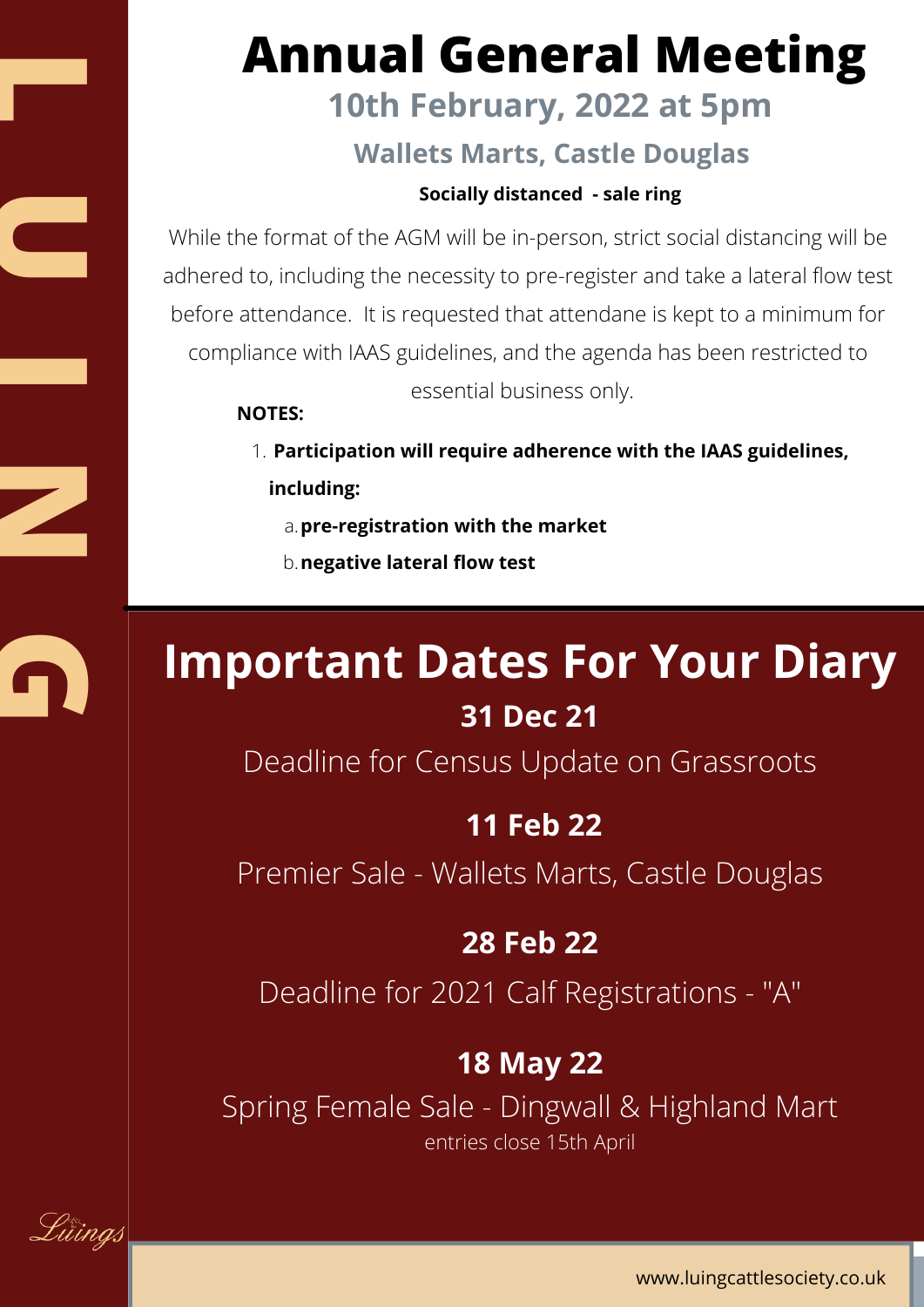### **U OFFI CEUPDTE**

**L**

**I**

**N**

**G**

**OFF**

**CE**

**U**

**PD**

**TE**

### **HERD CENSUS and REGISTRATONS**

Please be aware that herd census information was due by 31st December. Accuracy of your herd composition on Grassroots is essential because it forms the basis for chargeable fees. It would be helpful if registrations were completed before your herd census, because all dams/sires remain available. ALL calves born to Luing females should be registered or birth notified annually to keep dam calving records accurate. Pedigree certificates will be issued for fully registered calves (P, A, B, C & L). Access to Grassroots is available to all members and reminders for login details can be had from the office upon request. Guidance notes are available at **www.luingcattlesociety.co.uk/publications**  $\blacksquare$ 

## **MEMBERSHIP INVOICES**

Annual membership invoices have been issued to all full members. It would be appreciated if remittance could be made as timely as possible to avoid unnecessary administration.  $\blacksquare$ 

## **PHOTOGRAPHIC COMPETITION**

Thank you for the overwhelming number of entries for the photographic competition. All the entries have been displayed on Facebook and the results will be collated soon.

## **DNA SIRE PROFILING**

Sires of 2022 born calves that might be kept for breeding need to be DNA profiled to enable sire verification. If not already done, please take a clean hair sample and put in a clean bag and forward to the office, with an ear number.